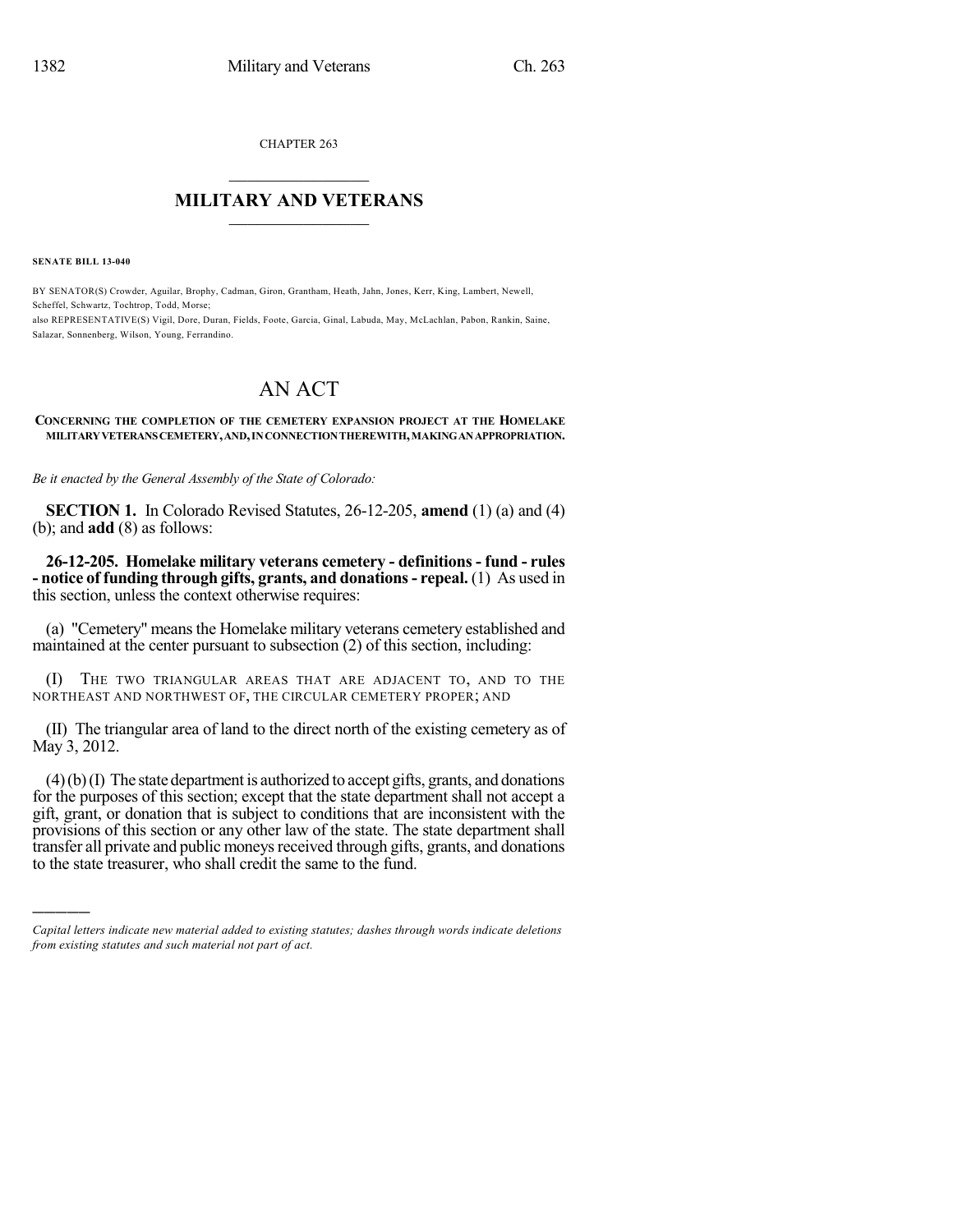(II) TO THE EXTENT PERMITTED BY SUBPARAGRAPH (I) OF THIS PARAGRAPH (b), A PERSON WHO CONTRIBUTES A GIFT, GRANT, OR DONATION TO THE FUND MAY DESIGNATE A SPECIFIC PURPOSE FOR WHICH THE GIFT, GRANT, OR DONATION IS TO BE USED.THE STATE DEPARTMENT SHALL NOT UNREASONABLY DELAY A PROJECT THAT IS SUFFICIENTLY FUNDED BY GIFTS, GRANTS, OR DONATIONS.

(8) (a) ON OR BEFORE JANUARY 1, 2014, THE STATE DEPARTMENT SHALL ESTABLISH A PHASED PLAN FOR EXPANSION OF THE CEMETERY. THE STATE DEPARTMENT SHALL IDENTIFY PHASES IN A MANNER THAT IS AESTHETICALLY APPROPRIATE, COST-EFFECTIVE, AND CAPABLE OF INCREMENTAL IMPLEMENTATION AS FUNDING BECOMES AVAILABLE; EXCEPT THAT THE FIRST PHASE SHALL CONSIST OF THE PORTION OF THE PROJECT DESCRIBED IN PARAGRAPH (b) OF THIS SUBSECTION (8). THE EXPANSION PROJECT SHALL INCLUDE WORK SUFFICIENT TO MEET THE DEMAND FOR UNRESERVED BURIAL PLOTS IN THE CEMETERY AND TO ALLOW THE STATE DEPARTMENT TO CONDUCT INTERMENTS AT THE RATE OF FIFTEEN INTERMENTS PER YEAR. TO THE EXTENT PRACTICABLE, IN IMPLEMENTING THE EXPANSION PLAN, THE STATE DEPARTMENT SHALL MAKE USE OF WORK COMPLETED BY THIRD PARTIES PURSUANT TO PARAGRAPH  $(b)$  OF SUBSECTION (2) OF THIS SECTION AND COORDINATE WITH SUCH PARTIES TO ENSURE THAT WORK COMPLETED FOR THE EXPANSION PROJECT MEETS THE STANDARDS AND SPECIFICATIONS OF THE PHASED PLAN.

(b) ON OR BEFORE JULY 1, 2014, THE STATE DEPARTMENT SHALL COMPLETE THE EXPANSION OF THE CEMETERY AND MAKE AVAILABLE FOR ELIGIBLE VETERANS OF THE UNITED STATES ARMED FORCES AND THEIR SPOUSES NEW CEMETERY PLOTS IN THE TWO TRIANGULAR AREAS THAT ARE ADJACENT TO,AND TO THE NORTHEAST AND NORTHWEST OF, THE CIRCULAR CEMETERY PROPER.

(c) (I) ON OR BEFORE JANUARY 1, 2015, THE STATE DEPARTMENT SHALL SUBMIT TO THE STATE, MILITARY, AND VETERANS AFFAIRS COMMITTEES OF THE HOUSE OF REPRESENTATIVES AND SENATE, OR ANY SUCCESSOR COMMITTEE, A REPORT CONCERNING:

(A) THE STATUS OF THE PHASED PLAN FOR EXPANSION OF THE CEMETERY;

(B) THE DAY-TO-DAY AND YEARLY REQUIREMENTS THAT ARE INVOLVED IN THE MAINTENANCE OF THE CEMETERY;

(C) THE EXTENT TO WHICH THE DEPARTMENT RELIES UPON STATE EMPLOYEES FOR THE ACTUAL MAINTENANCE OF THE CEMETERY; AND

(D) THE EXTENT TO WHICH THE STATE DEPARTMENT CONTRACTS WITH OTHER PUBLIC OR PRIVATE ENTITIES, AS DESCRIBED IN PARAGRAPH (b) OF SUBSECTION (2) AND SUBSECTION (6) OF THIS SECTION, FOR THE ACTUAL MAINTENANCE OF THE CEMETERY.

(II) THIS PARAGRAPH (c) IS REPEALED, EFFECTIVE JANUARY 2, 2015.

**SECTION 2. Appropriation.** In addition to any other appropriation, there is hereby appropriated, out of any moneys in the general fund not otherwise appropriated, to the department of human services, for the fiscal year beginning July